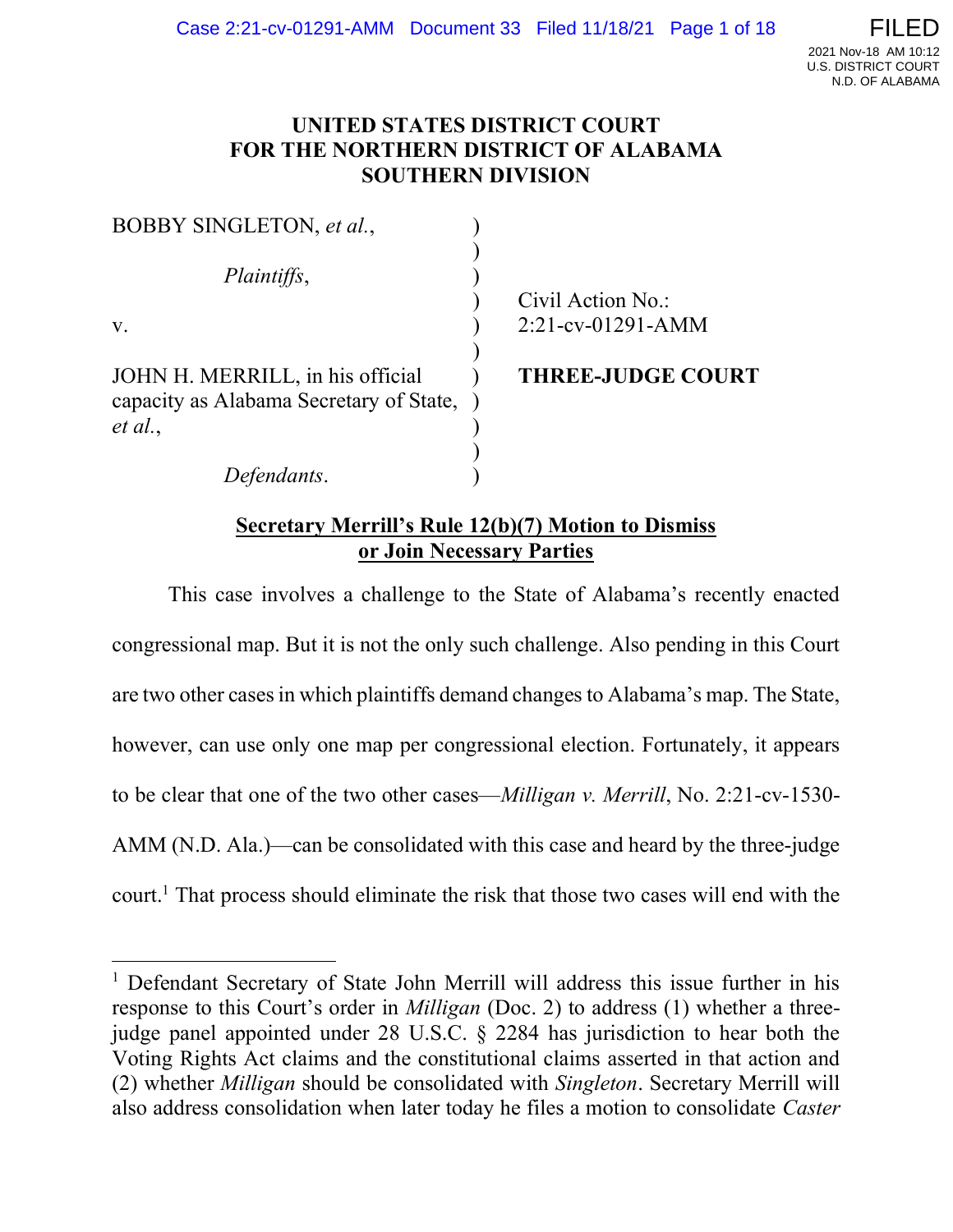### Case 2:21-cv-01291-AMM Document 33 Filed 11/18/21 Page 2 of 18

State being subjected to inconsistent judgments demanding the use of different maps for the same election.

But the other case—Caster v. Merrill, No. 2:21-cv-01536-AMM (N.D. Ala.)—presents a more novel situation. The *Caster* Plaintiffs<sup>2</sup> allege only a Voting Rights Act claim. Thus, unless this Court holds that they have brought "an action … challenging the constitutionality of the apportionment of congressional districts," 28 U.S.C. § 2284(a); but see Chestnut v. Merrill, 356 F. Supp. 3d 1351, 1354 (N.D. Ala. 2019) ("A claim solely alleging a Section 2 violation falls outside a plain reading of § 2284."), then their action would not warrant convening a threejudge court. But allowing the *Caster* Plaintiffs to press their claims alone before a single judge creates a substantial risk that the single judge in *Caster* could order Alabama to use one map, while the two other judges in Singleton (and Milligan) could order Alabama to use another.

Thus, in the words of Rule 19, the Caster Plaintiffs "claim[] an interest relating to the subject of the [Singleton] action and [are] so situated that disposing of the action in [their] absence may … leave [Defendant Merrill] subject to a

and Milligan with this action. Secretary Merrill will also file in Milligan a Rule  $12(b)(7)$  motion very similar to this one to join the *Caster* Plaintiffs with the *Milligan* action.

<sup>&</sup>lt;sup>2</sup> The "Caster Plaintiffs" are Marcus Caster, LaKeisha Chestnut, Bobby Lee DeBouse, Benjamin Jones, Rodney Allen Love, Manasseh Powell, Ronald Smith, and Wendell Thomas. See Caster Complaint (ECF No. 3 ¶¶ 11-19).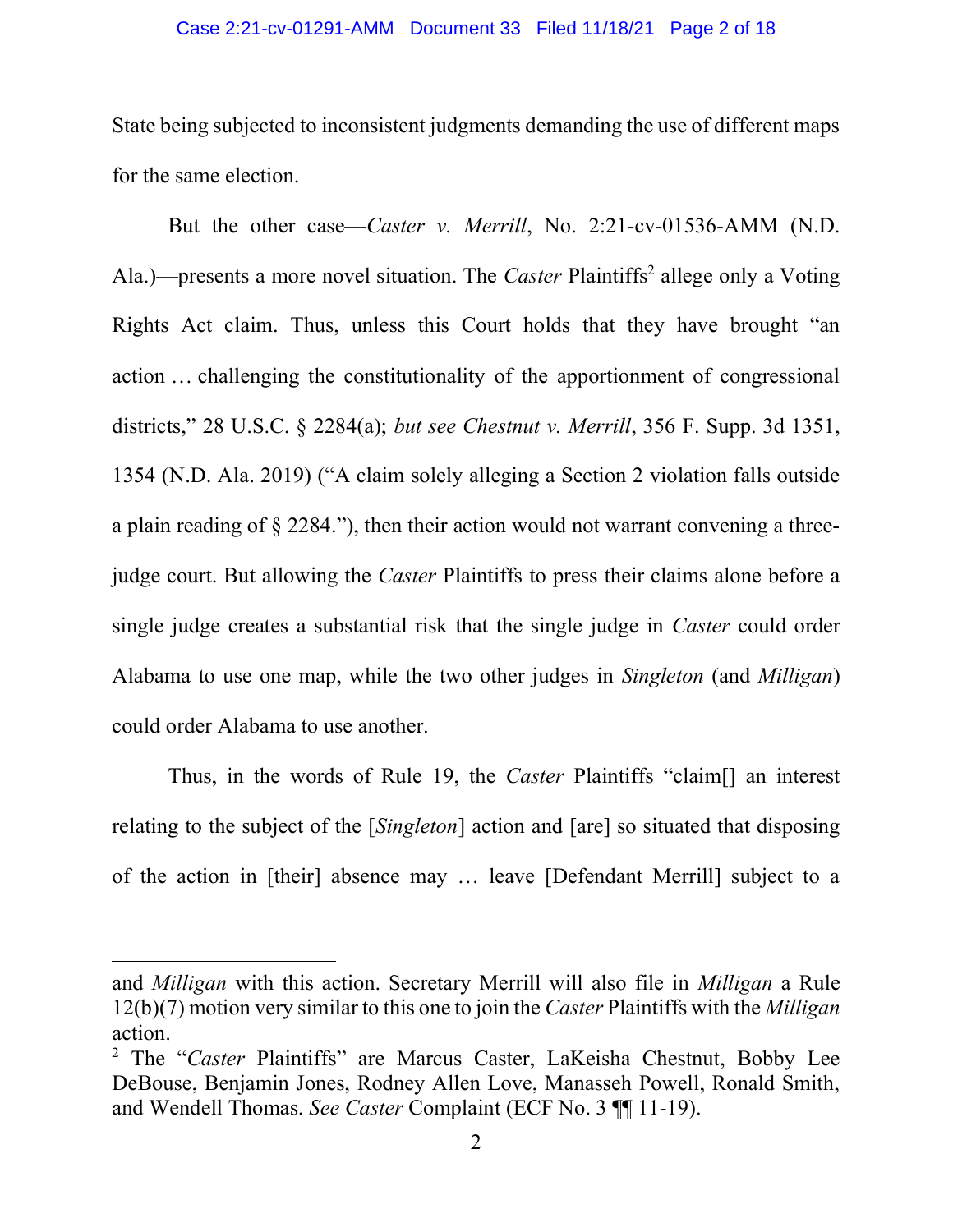### Case 2:21-cv-01291-AMM Document 33 Filed 11/18/21 Page 3 of 18

substantial risk of incurring … inconsistent obligations because of [their] interest." Fed. R. Civ. P.  $19(a)(1)(B)(ii)$ . Accordingly, because the *Caster* Plaintiffs are "subject to service of process and [their] joinder will not deprive the court of subjectmatter jurisdiction," they "must be joined as ... part [ies]." Fed. R. Civ. P. 19(a)(1).

That a three-judge court has been convened in this case is no obstacle to joinder. First, three-judge courts regularly exercise supplemental jurisdiction over single-judge claims, and there is no reason this Court could not do so here. Second, 28 U.S.C. § 1367—which codified supplemental jurisdiction and specifically provides for jurisdiction over claims brought by different parties—gives the threejudge court jurisdiction to decide the *Caster* Plaintiffs' claims. And third, traditional principles of pendent party jurisdiction also show that the three-judge court can exercise supplemental jurisdiction over the Caster Plaintiffs' claims under 28 U.S.C. § 2284.

In sum, because the Caster Plaintiffs are necessary parties, and because this Court can exercise supplemental jurisdiction over their claims, this Court should order that the Caster Plaintiffs be joined as parties to this action. And when this case is then consolidated with Milligan and the Caster Plaintiffs are joined to that action as well, this Court can resolve the competing challenges to Alabama's congressional map and enter one ruling for that one map.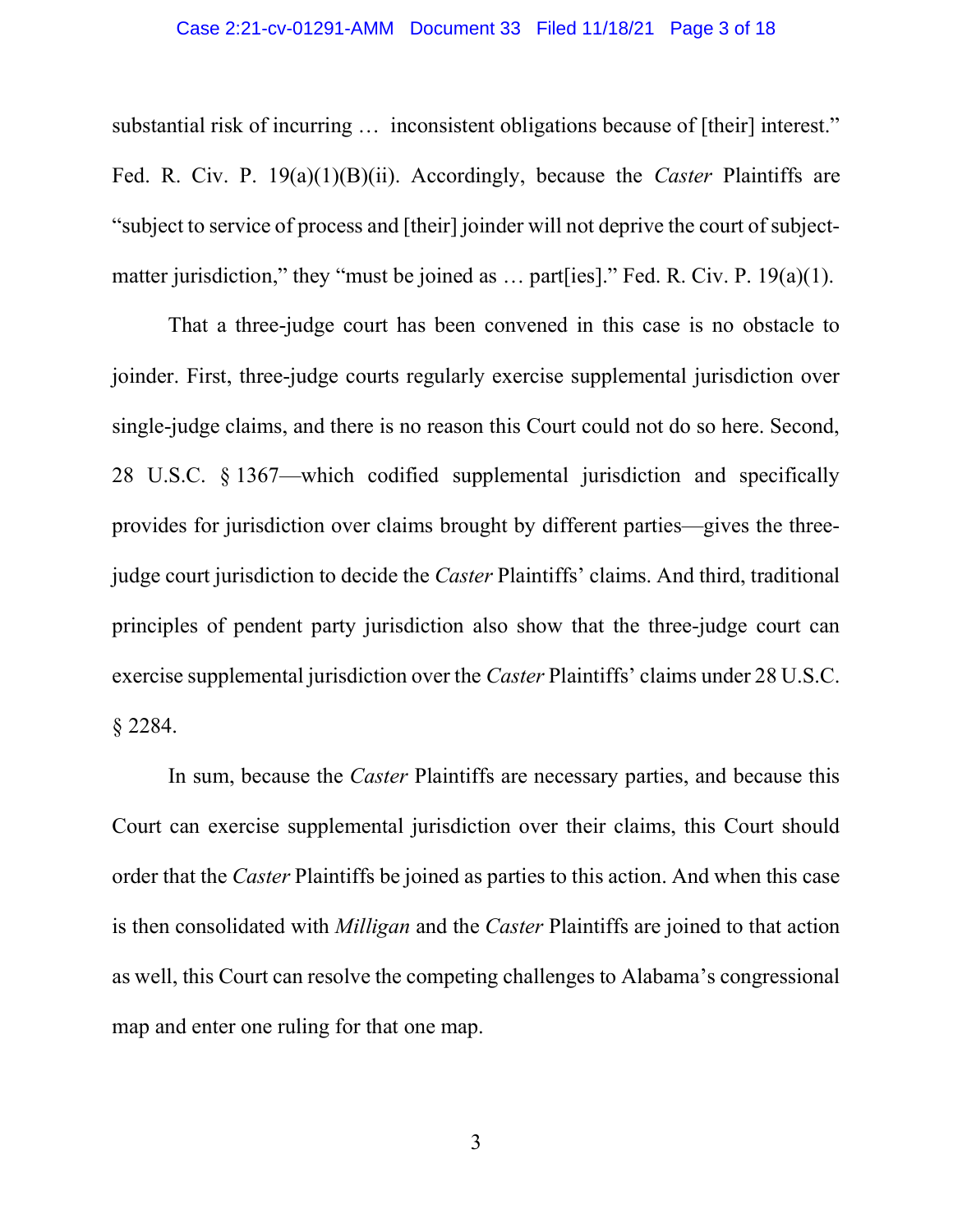# I. The Caster Plaintiffs must be joined as parties in this action under Rule 19(a).

The Caster Plaintiffs are necessary parties because they "claim[] an interest relating to the subject of the action and [are] so situated that disposing of the action in [their] absence may . . . leave an existing party"—Secretary Merrill—"subject to a substantial risk of incurring double, multiple, or otherwise inconsistent obligations because of the interest." Fed. R. Civ. P. 19(a)(1)(B)(ii). "Required Part[ies]" under Rule 19(a) are "those persons whose joinder is desirable from the standpoint of complete adjudication and elimination of relitigation." Schutten v. Shell Oil Co., 421 F.2d 869, 873 (5th Cir. 1970). In determining whether someone is a "Required Party" under Rule 19(a), "pragmatic concerns, especially the effect on the parties and the litigation, control" the analysis. Challenge Homes, Inc. v. Greater Naples Care Ctr., Inc., 669 F.2d 667, 669 (11th Cir. 1982) (citation omitted). In determining whether an absent party is a required party under Rule 19(a), courts consider "the general policies of avoiding multiple litigation, providing the parties with complete and effective relief in a single action, and protecting the absent persons from the possible prejudicial effect of deciding the case without them." Wright & Miller § 1604. Further, where, as here, "an initial appraisal of the facts reveals the possibility" that a required party should be joined under Rule 19(a), the party opposing joinder bears "the burden . . . to negate this conclusion and a failure to meet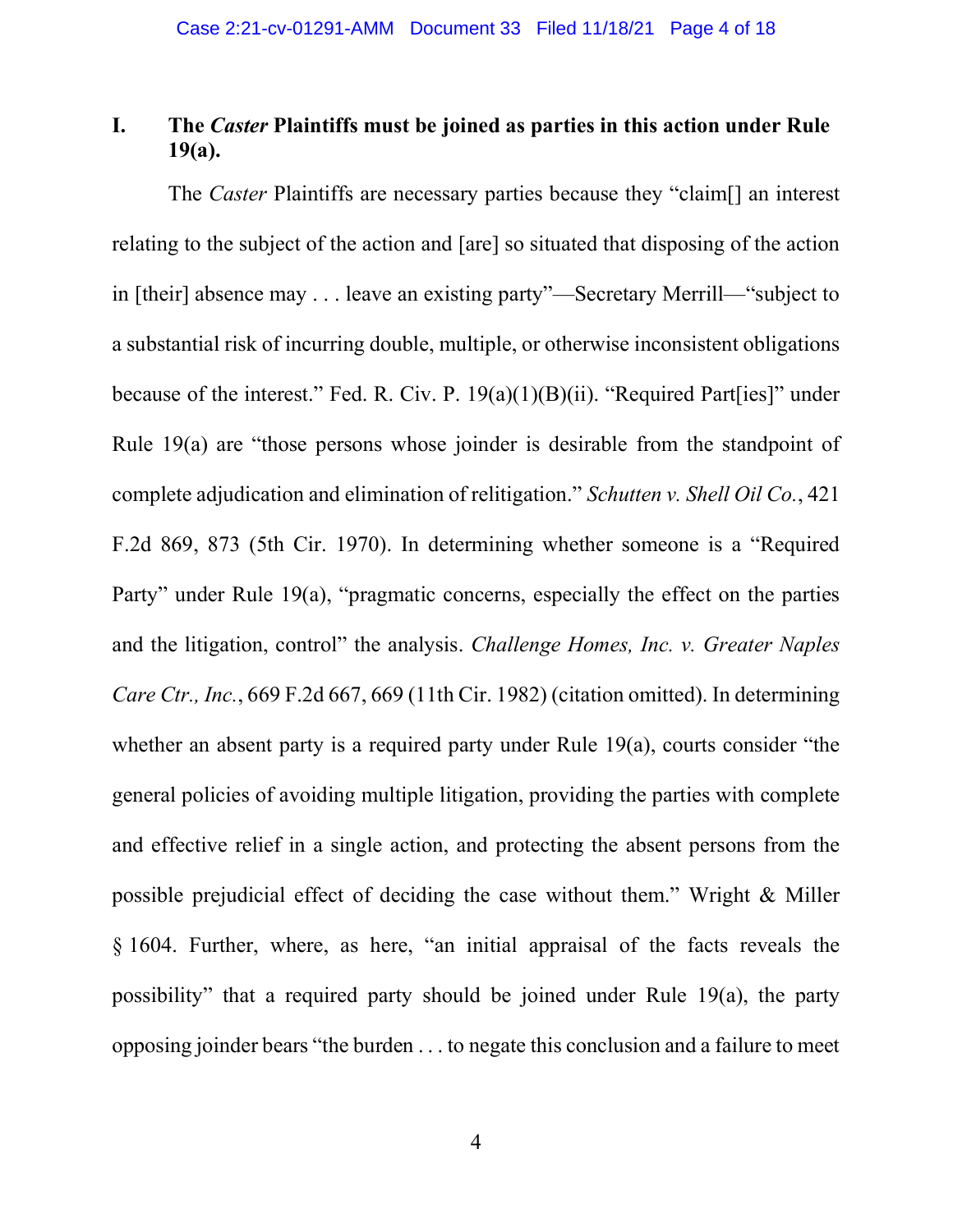that burden will result in the joinder of the party or dismissal of the action." Id. § 1609.

Here, the claims of the Singleton Plaintiffs and the Caster Plaintiffs, as well as the recently filed Milligan Plaintiffs, must be heard in a single action. All Plaintiffs challenge the legality of Alabama's congressional redistricting plan. They request the same relief: a court-ordered revision of that plan. See Doc. 15 at 47 (requesting that the Court "require implementation of a Court-ordered redistricting plan"); Caster, Complaint (ECF No. 3 at 31) (requesting that the Court "order the adoption of a valid congressional plan"); Milligan, Complaint (ECF No. 1 at 52-53). Because there can be only one set of congressional districts, the Plaintiffs' claims must be heard together at the same time. See Growe v. Emison, 507 U.S. 25, 35 (1993).

The relief that the Singleton Plaintiffs seek, moreover, is incompatible with the relief sought by the Caster Plaintiffs, creating a substantial risk of subjecting Secretary Merrill to "inconsistent obligations" in different federal courts. Fed. R. Civ. P. 19(a)(1)(B)(ii). The Singleton Plaintiffs state that "Today, the Voting Rights Act no longer requires maintenance of a majority-black Congressional District in Alabama," Doc. 15 ¶ 3, while the *Caster* and *Milligan* Plaintiffs state that Alabama's failure to create two majority-African American districts violates the Voting Rights Act. Caster, Complaint (ECF No. 3 ¶ 4); Milligan, Complaint (ECF No. 1 ¶86). The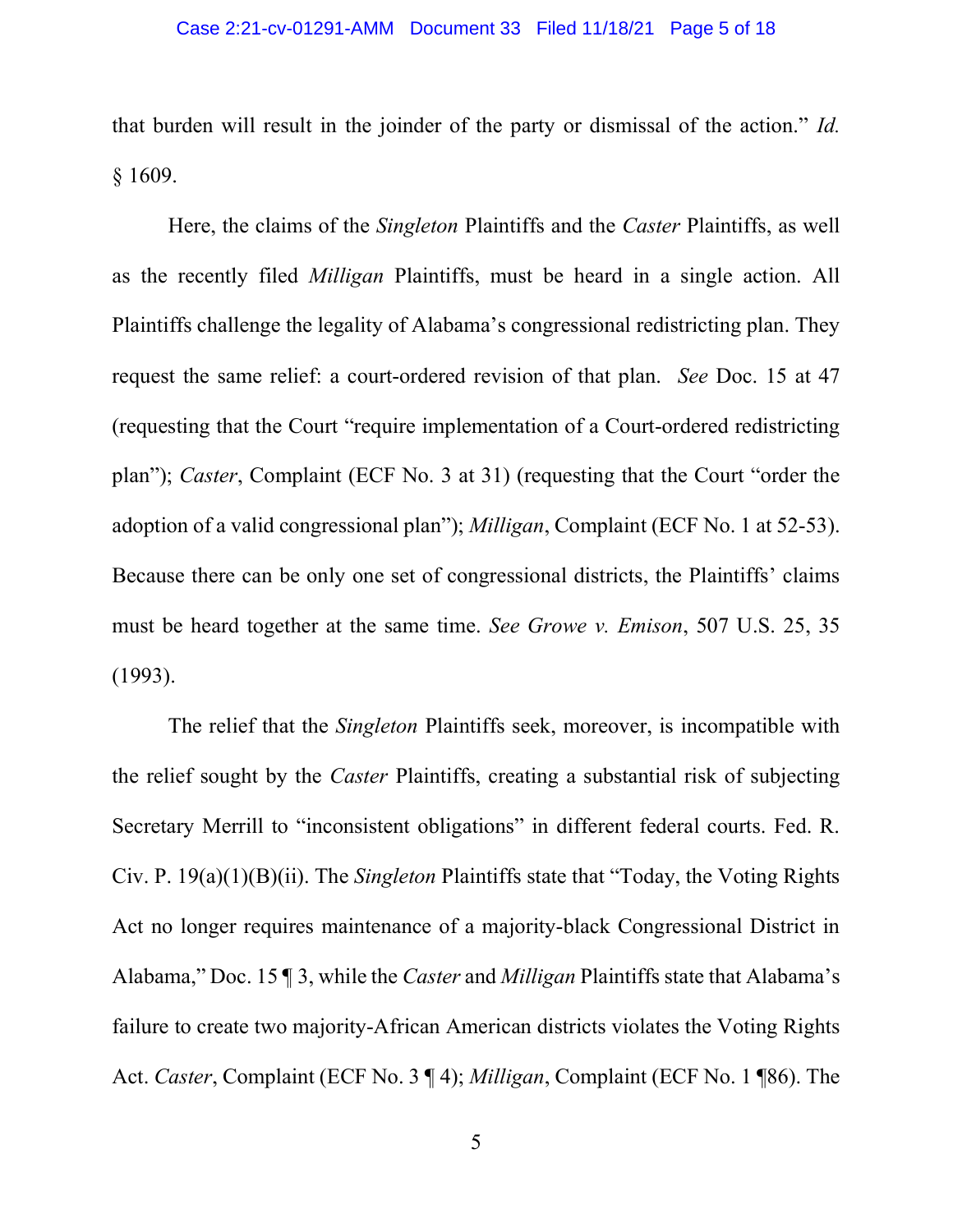### Case 2:21-cv-01291-AMM Document 33 Filed 11/18/21 Page 6 of 18

Singleton Plaintiffs argue that county-splitting must end and that a voter in Jefferson County would be unable to establish the Gingles prerequisites for the VRA; the Caster and Milligan Plaintiffs argue that they satisfy Gingles in two would-be districts and seek relief that necessarily requires county-splitting.

Importantly, this is not just a case in which the defendant faces merely inconsistent "adjudications or results" such that Secretary Merrill might win one case and lose another, or a case where Secretary Merrill faces "different consequences and different measures of damages" in different suits Cf. Winn-Dixie Stores, Inc. v. Dolgencorp, LLC, 746 F.3d 1008, 2040 (11th Cir. 2014) (rejecting a Rule 19 argument based on the defendant's prospect of multiple lawsuits). Instead, Secretary Merrill is at substantial risk of federal courts ordering him to do incompatible things at the same time: according to the *Caster* Plaintiffs, he must run the forthcoming elections on a congressional map drawn with two majority-African-American districts; according to the Singleton Plaintiffs, the exact same map for the exact same election must have zero such districts. In these circumstances, Secretary Merrill faces a substantial risk of truly "inconsistent obligations." See also Cuhaci v. Echemendia, No. 20-CV-23950, 2021 WL 4307051, at \*4 (S.D. Fla. Sept. 22, 2021) (finding that, "given the two pending suits," Rule 19(a) was satisfied because the defendant in both suits was at a "substantial risk of inconsistent obligations").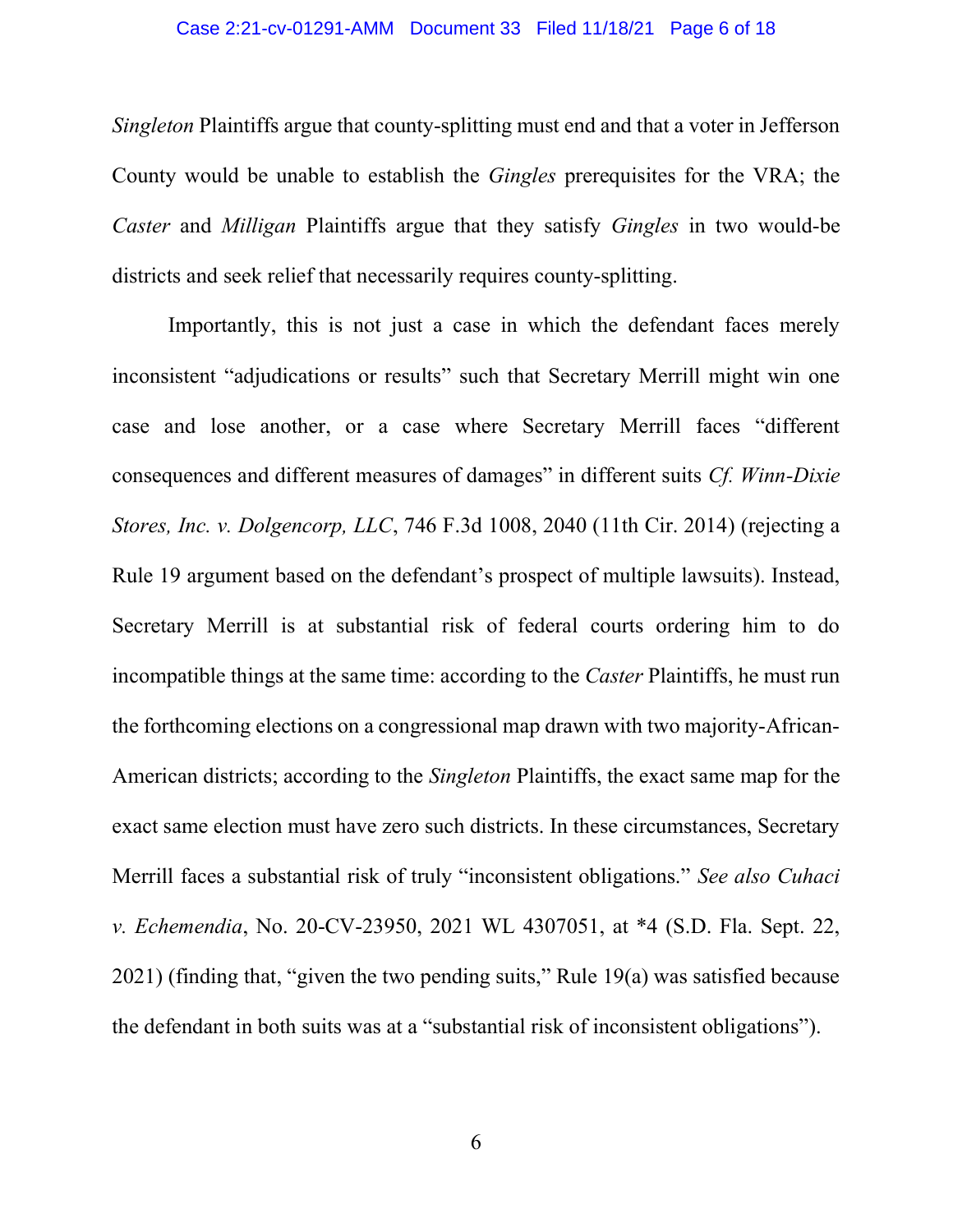Courts have often found Rule 19 satisfied in analogous circumstances. For example, in Haas v. Jefferson National Bank of Miami Beach, plaintiff Haas sued the defendant bank for failing to issue to him certain stock it held for the third-party Glueck in accordance with an agreement Haas had formed with Glueck. 442 F.2d 394, 395 (5th Cir. 1971).<sup>3</sup> The Fifth Circuit held "that Glueck's absence would expose the defendant Bank 'to a substantial risk of incurring double, multiple, or otherwise inconsistent obligations by reason of his claimed interest.'" Id. at 398. The court explained that "[i]f Haas prevailed in this litigation in the absence of Glueck and were adjudicated owner of half of the stock, Glueck, not being bound by res adjudicata, could theoretically succeed in later litigation against the Bank in asserting ownership of the whole." Id. Similarly, other courts have held that "[i]n cases challenging the enforceability or validity of a contract, joinder of all parties to that contract will typically be required." Raimbeault v. Accurate Mach. & Tool, LLC, 302 F.R.D. 675, 684 (S.D. Fla. 2014) (citing Dawavendewa v. Salt River Project Agr. Imp. and Power Dist., 276 F.3d 1150, 1156-57 (9th Cir. 2002)). Failure to join "a contract-party would undermine the court's ability to render complete

<sup>&</sup>lt;sup>3</sup> In *Bonner v. City of Prichard*, 661 F.2d 1206, 1207 (11th Cir. 1981) (en banc), the Eleventh Circuit adopted as binding precedent all decisions of the Fifth Circuit issued before the close of business on September 30, 1981. And three-judge courts in this circuit have deemed it "well settled that [they] are bound by Eleventh Circuit precedent when [they] sit as a three-judge district court." Ala. Legis. Black Caucus v. Alabama, 988 F. Supp. 2d 1285, 1305 (M.D. Ala. 2013).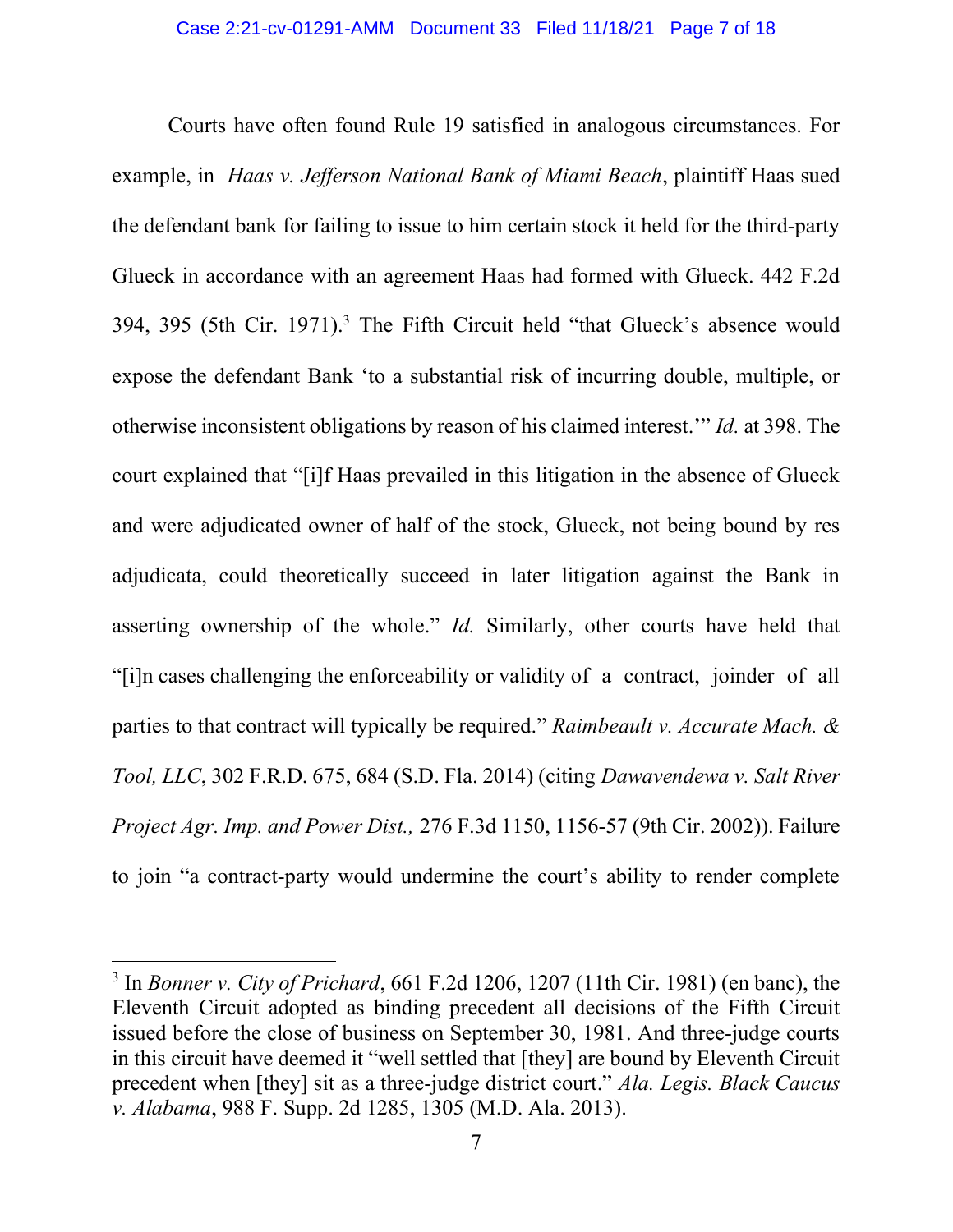### Case 2:21-cv-01291-AMM Document 33 Filed 11/18/21 Page 8 of 18

relief among existing parties, since the absent party would not be bound by the court's judgment on the challenged contract." Id.; see also Forsberg v. Pac. Nw. Bell Tel. Co., 623 F. Supp. 117, 122 (D. Or. 1985) (joining labor union after employee brought class action against employer for alleged sex discrimination in wage rates). The same dynamic is present here. Each set of plaintiffs alleges that Alabama owes them a different set of congressional districts. Only by joining the Caster Plaintiffs to the Singleton and Milligan actions (and consolidating those actions) can this Court render complete relief.

"If there are no procedural or jurisdictional bars to joining [a Required Party], Rule 19 requires that he be joined." Schutten, 421 F.2d at 873. Applied here, and upon information and belief, there are no procedural or jurisdictional bars to joining the Caster Plaintiffs in this action. Their case has already been transferred to the Northern District. Caster, Order (ECF No. 30). This Court has personal jurisdiction over the Caster Plaintiffs because they are all Alabama citizens. Caster, Complaint (ECF No. 3 ¶¶ 11–19), and venue remains proper because all reside in Alabama and at least one of the Caster Plaintiffs resides in the Northern District. Id. ¶¶ 12-19; see 28 U.S.C. § 1391(b)(1) (providing that venue is proper in "a judicial district in which any defendant resides, if all defendants are residents of the State in which the district is located"). Finally, as set forth below, the Court can exercise subject-matter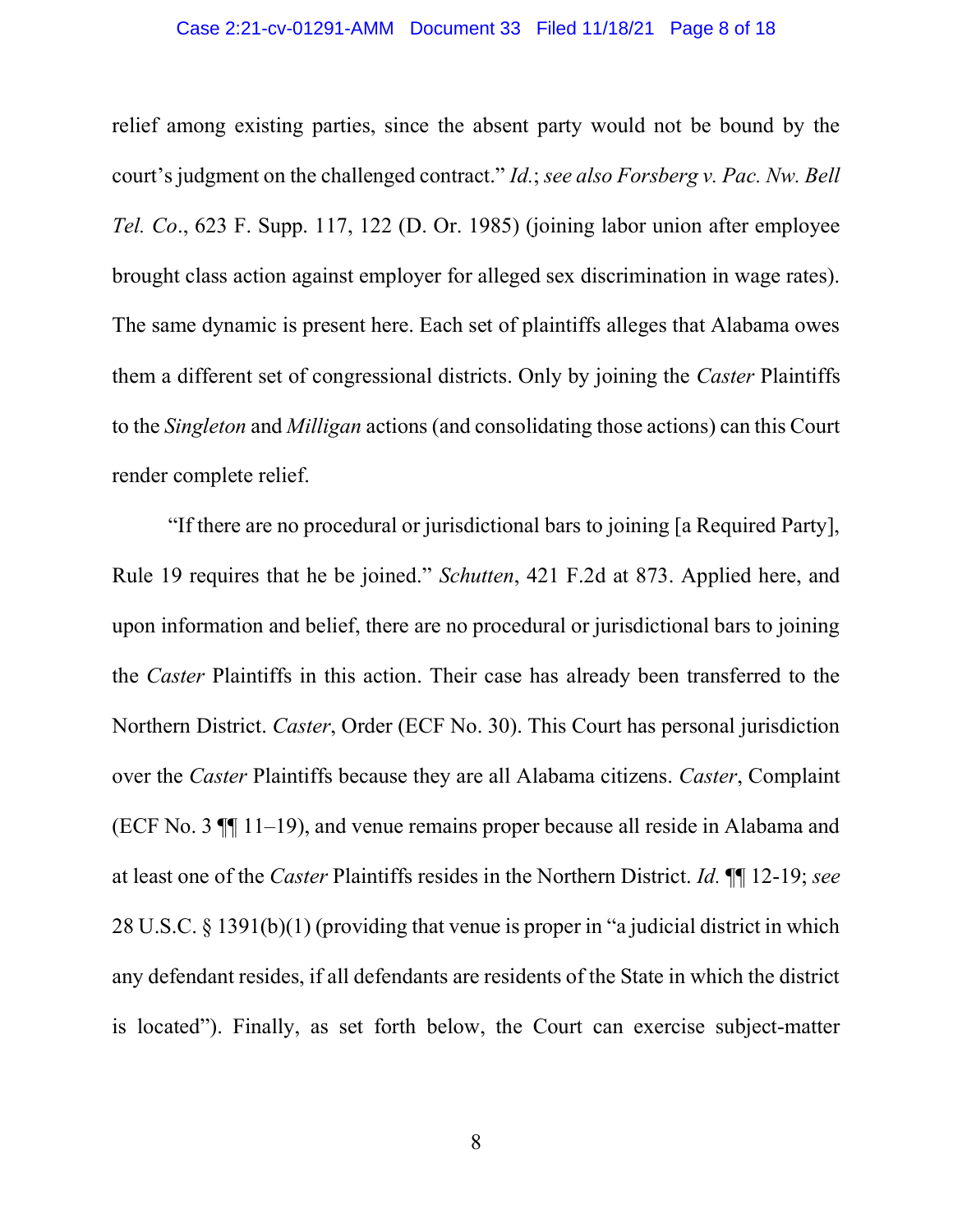jurisdiction over their claims. Accordingly, the Court should order that the Caster Plaintiffs be joined as parties to this action.<sup>4</sup>

### II. This Court has jurisdiction to hear the Caster Plaintiffs' Section 2 claim.

Once this Court orders the Caster Plaintiffs joined as parties under Rule 19, this Court has jurisdiction over their claims for three reasons. First, three-judge courts regularly exercise supplemental jurisdiction over single-judge claims, and there is no reason the Court could not do so here. Section 1367 specifically provides for jurisdiction over claims brought by different parties, which here gives the Court jurisdiction to decide the Caster Plaintiffs' claims. See 28 U.S.C. § 1367. Second, independent of the Court's supplemental jurisdiction, this Court has federal-question jurisdiction over the Caster Plaintiffs' Section 2 claim. 28 U.S.C. § 1331. A threejudge district court is still a district court that maintains its authority to decide federal questions, including the alleged violations of the VRA. Third, traditional principles of pendent party jurisdiction show that the Court can exercise supplemental jurisdiction over the Caster Plaintiffs' claims under 28 U.S.C. § 2284.

<sup>&</sup>lt;sup>4</sup> If the Caster Plaintiffs refuse to join this lawsuit as plaintiffs without service of process, this Court should join them as defendants. See Eikel v. States Marine Lines, Inc., 473 F.2d 959, 962 (5th Cir. 1973) ("[W]here there is an obligation to join as a plaintiff, the preferred method is to designate and serve involuntary parties as defendants, regardless of their appropriate interest alignment."). The Caster Plaintiffs could then be re-aligned as plaintiffs in this action.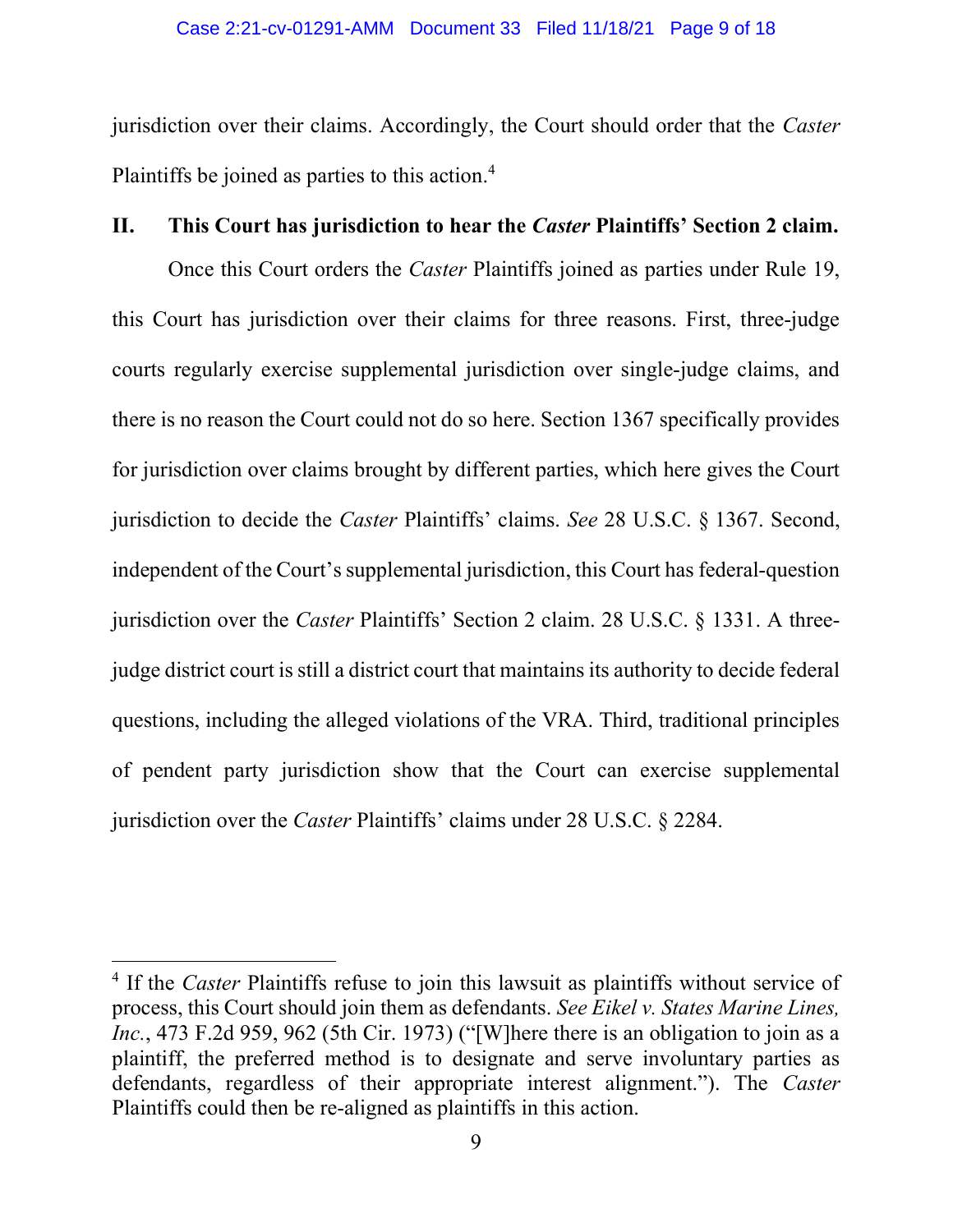### A. Supplemental jurisdiction

This Court can exercise supplemental jurisdiction over claims that normally are heard by only a single judge. 28 U.S.C. § 1367. "In cases involving claims subject to review by a three-judge court, supplemental jurisdiction has generally been found to be proper where . . . the core and ancillary claims are 'so related . . . that they form part of the same case of controversy." Ted Cruz for Senate v. Fed. Election Comm'n, 451 F. Supp. 3d 92, 95 (D.D.C. 2020) (three-judge court) (quoting Adams v. Clinton, 40 F. Supp. 2d 1, 4–5 (D.D.C. 1999) (quoting, in turn, 28 U.S.C. § 1367)). Thus, three-judge courts with jurisdiction over a constitutional challenge to reapportionment regularly consider Section 2 claims in the same case. See, e.g., Michael E. Solimine, The Three-Judge District Court in Voting Rights Litigation, 30 U. MICH. J.L. REFORM 79, 96 (1996) ("[T]hree-judge courts, virtually without discussion, apparently have exercised a form of pendent jurisdiction to adjudicate VRA claims concurrently with the constitutional (i.e., apportionment) claim."). And for good reason: "The theories of liability and the proof underlying both the constitutional and statutory claims are intimately related, and the normal method of adjudicating such claims is by a three-judge district court convened under § 2284." *Armour v. State of Ohio*, 925 F.2d 987, 988 (6th Cir. 1991) (en banc); see also Page v. Bartels, 248 F.3d 175, 188 (3d Cir. 2001). Applied here, both Caster and Singleton, as well as Milligan, plainly form part of the same case or controversy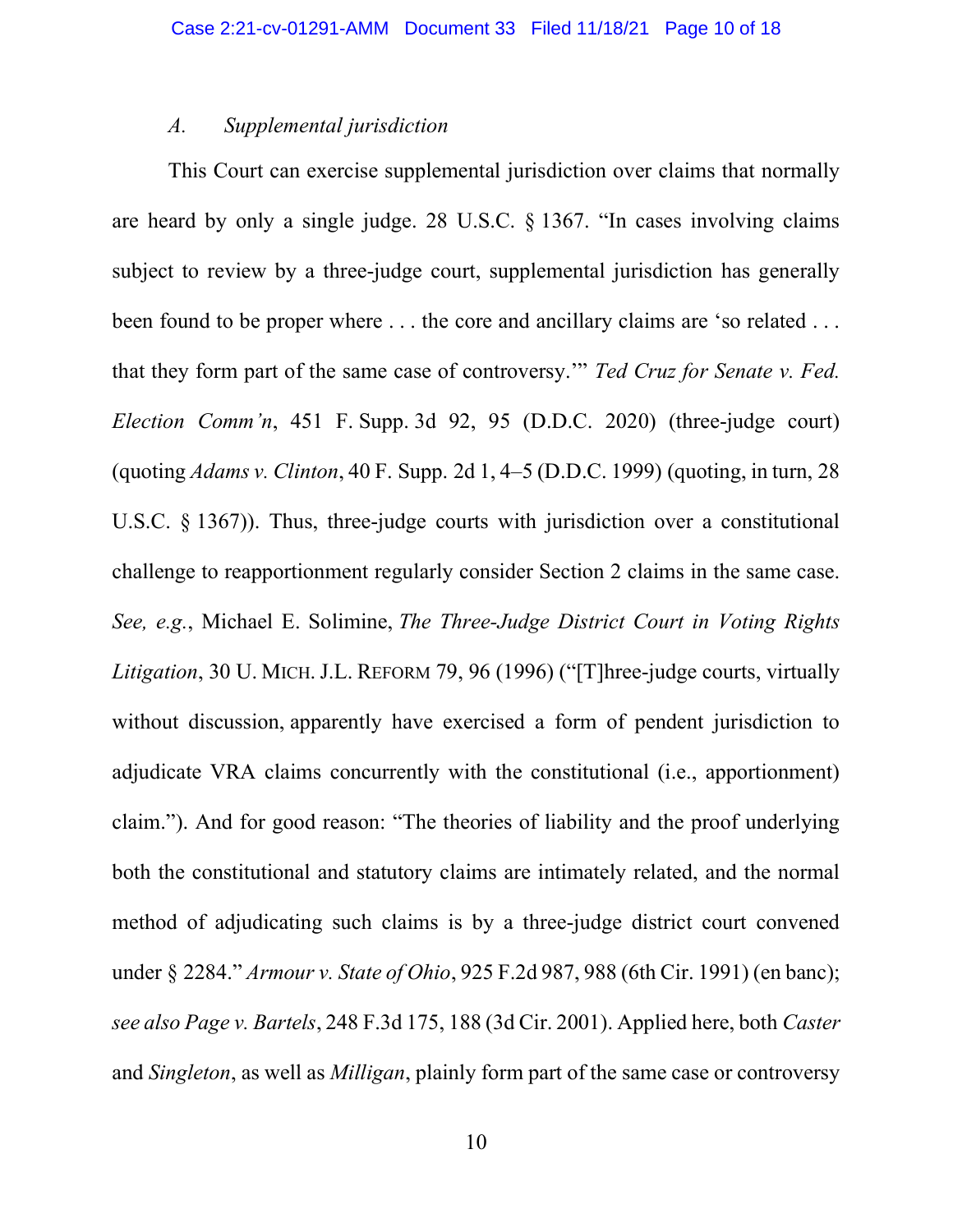and the related claims should be decided by the same Court. Therefore, this Court can—and should—exercise this supplemental jurisdiction over the Caster Plaintiffs' claims.

That result follows from the plain text of 28 U.S.C. § 1367(a), where Congress granted "district courts . . . supplemental jurisdiction over all other claims that are so related to claims in the action within such original jurisdiction that they form part of the same case or controversy under Article III of the United States Constitution." This supplemental jurisdiction "include[s] claims that involve the joinder or intervention of additional parties." *Id*. Because this Court is a district court, it has supplemental jurisdiction over claims that are part of the same case or controversy, even when such claims include the joinder of additional parties.

In deciding whether two claims are part of the same case or controversy, courts "look to whether the claims arise from the same facts, or involve similar occurrences, witnesses or evidence." Hudson v. Delta Air Lines, Inc., 90 F.3d 451, 455 (11th Cir. 1996). Even where the legal elements of the two claims are "quite different," the claims are nevertheless part of the same case or controversy where "each claim involves the same facts, occurrences, witnesses, and evidence. This commonality is sufficient to satisfy the constitutional minimum required by section 1367(a)." Palmer v. Hosp. Auth. of Randolph Cnty., 22 F.3d 1559, 1566 (11th Cir. 1994). And, to reiterate, supplemental jurisdiction expressly includes "claims that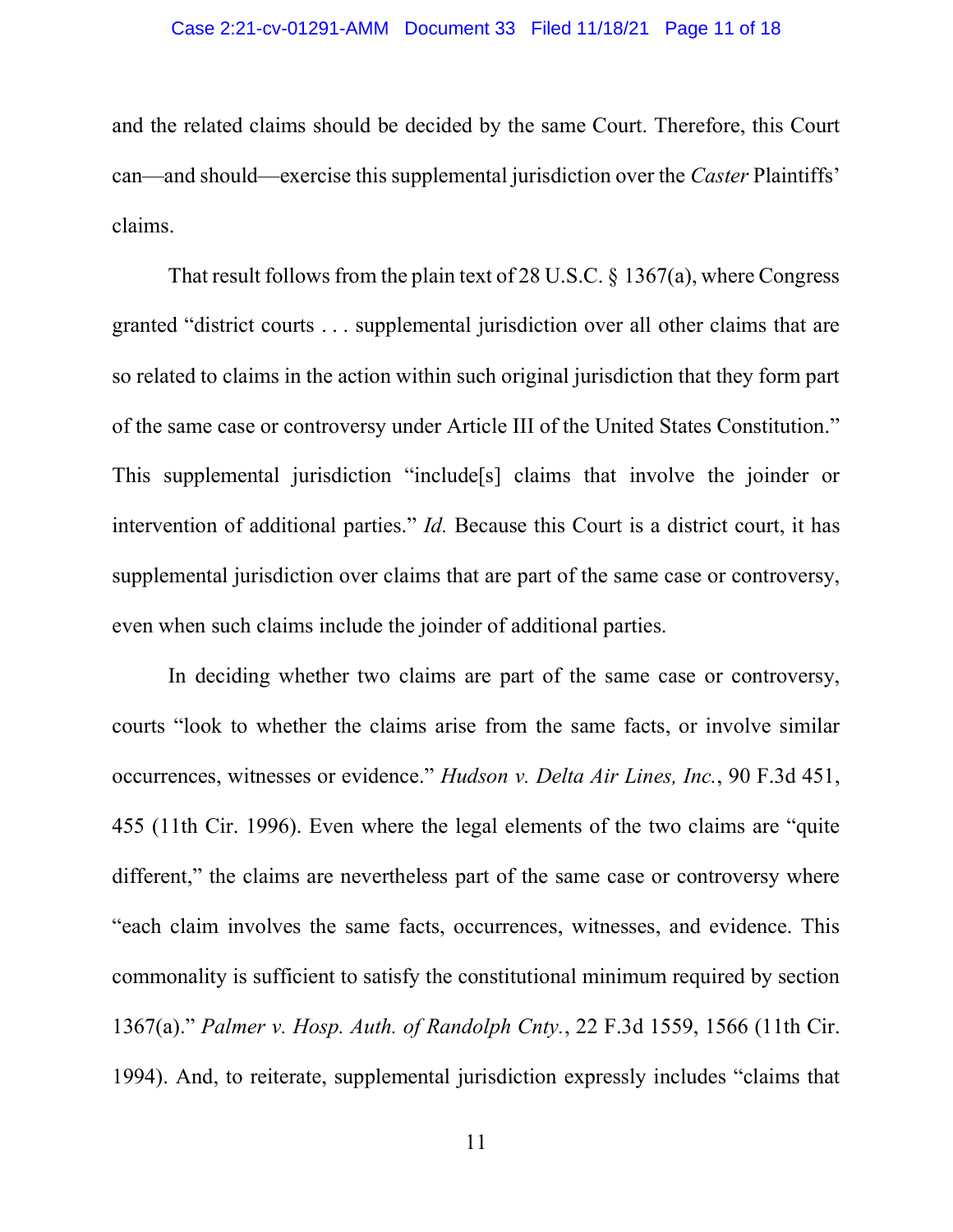### Case 2:21-cv-01291-AMM Document 33 Filed 11/18/21 Page 12 of 18

involve the joinder or intervention of additional parties." 28 U.S.C. § 1367(a). That Caster and Singleton involve different plaintiffs is of no matter.

There is no doubt that the *Singleton* Plaintiffs' constitutional claims, the Caster Plaintiffs' Section 2 claims, and the Milligan Plaintiffs' constitutional and Section 2 claims arise out of the same case or controversy. All share the same facts: the Alabama Legislature's passage of a new congressional districting plan based on the 2020 Census. All relate to the same controversy regarding the way in which those maps are drawn—specifically whether Congressional District 7 is allegedly "packed" and whether a voter in the alleged gerrymandered district can satisfy the three Gingles criteria. Secretary Merrill anticipates relying on at least two of the same experts (a demographer and a political scientist) and putting forth similar evidence (e.g., the communities of interest that each congressional district serves) to defend against those related claims. As the Caster court recognized, "the underlying facts of both lawsuits, as well as the functional arguments, appear to be almost identical." Caster, Order (ECF 7 at 2). Thus, this Court would have jurisdiction under 28 U.S.C. § 1367 to hear the Caster Plaintiffs' Section 2 claims.

### B. Federal Question Jurisdiction

 Even separate from its supplemental jurisdiction, this Court plainly has jurisdiction to hear the *Caster* Plaintiffs' claims under its standard subject-matter jurisdiction under 28 U.S.C. § 1331. Though composed of three members, a "three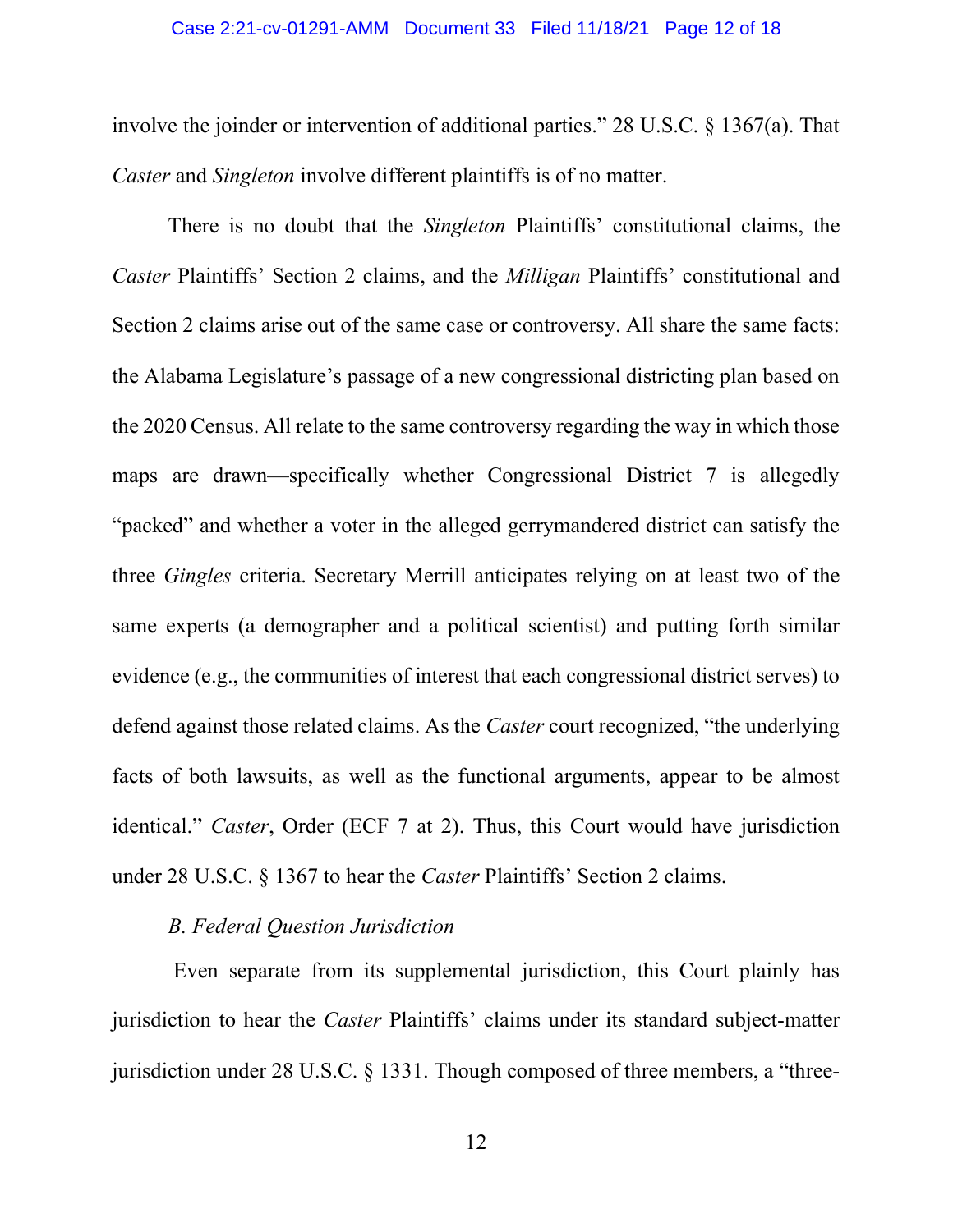judge district court is still a district court within the ordinary hierarchical structure of the federal judiciary." Ala. Legis. Black Caucus v. Alabama, 988 F. Supp. 2d 1285, 1306 (M.D. Ala. 2013) (three-judge court) (W. Pryor, J.). A Section 2 claim, which arises under the laws of the United States, is obviously a claim that a federal district court could hear under 28 U.S.C. § 1331. The Supreme Court does not vacate decisions by three-judge courts that a single-judge court could have adjudicated; it simply defers those appeals to the courts of appeals for intermediate appellate review. Id.; see, e.g., Pub. Serv. Comm'n of Mo. v. Brashear Freight Lines, 312 U.S. 621, 626 (1941) ("But the fact that it was mistakenly assumed that the motion should be passed upon by the district judge in association with the two judges previously called did not of itself invalidate the District Court's judgment dismissing the motion."); see generally Lawrence Gebhardt, Pendent Claims in Three Judge Court Litigation, 30 WASH. & LEE L. REV. 487 (1973) ("If a pendent claim is not properly before the three judge court, a decision on that claim is still as valid as a decision by the single judge court before which it should be heard.") (collecting cases).

## C. Traditional principles of pendent party jurisdiction.

The text of section 2284 independently permits pendent party jurisdiction over the Caster Plaintiffs' claims where, as here, a three-judge court is already properly convened to hear a constitutional claim. Section 2284 provides for the jurisdiction of a three-judge court in certain "action[s]" related to redistricting, not constitutional

13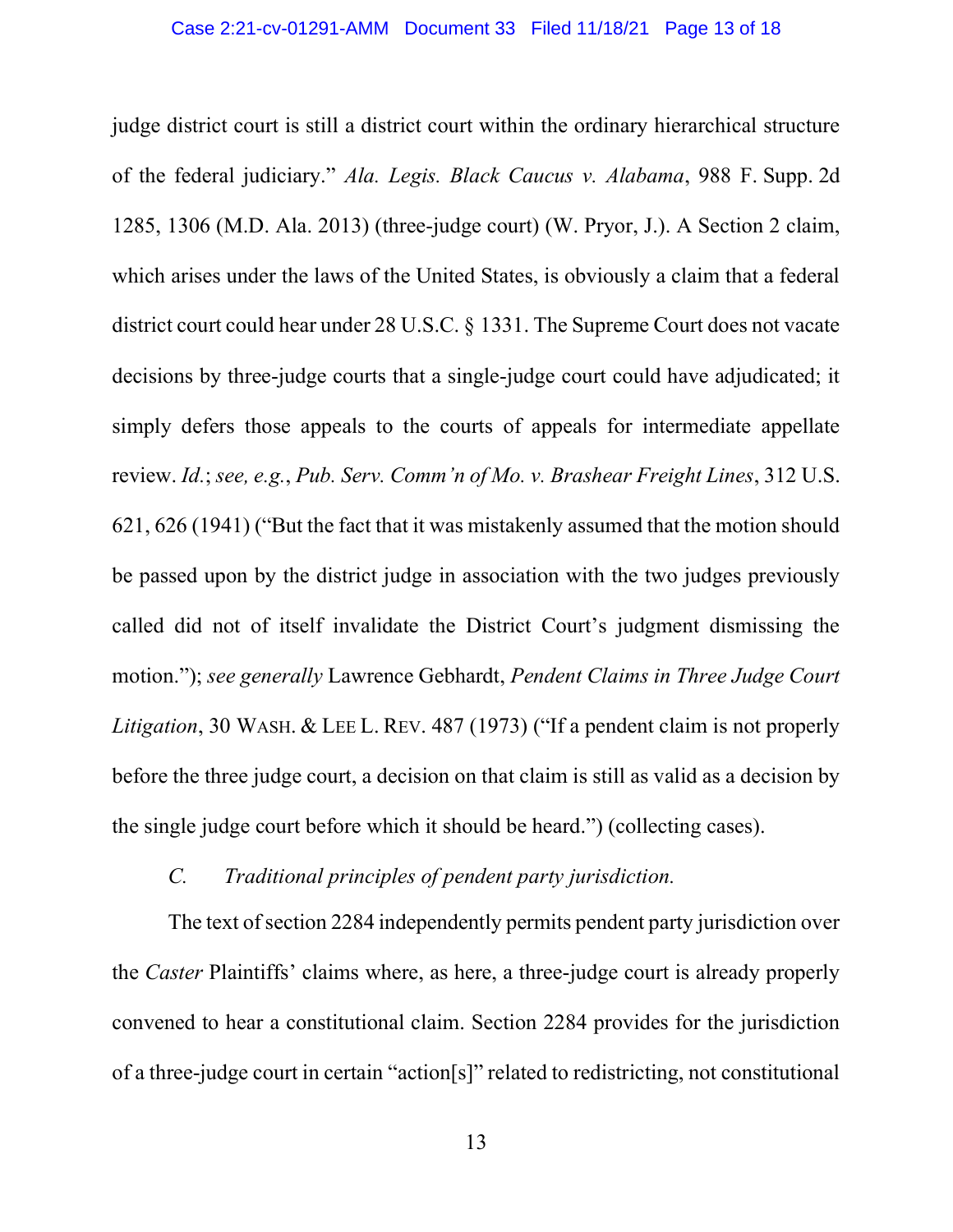"claims" alone. 28 U.S.C. § 2284. Applied here, a three-judge court has jurisdiction over all claims that are part of the same "action," including the *Caster Plaintiffs*' Section 2 claims, so long as one of the claims in that action challenges the constitutionality of a redistricting plan.

Here, the statute allows for jurisdiction over an "action," 28 U.S.C. § 2284(a), meaning the "entire case," which includes supplemental claims involving separate parties. In re Surinam Airways Holding Co., 974 F.2d 1255, 1259–60 (11th Cir. 1992) (quoting 28 U.S.C. § 1441(d)). In relevant part, the three-judge court statute provides: "A district court of three judges shall be convened when otherwise required by Act of Congress, or when an action is filed challenging the constitutionality of the apportionment of congressional districts or the apportionment of any statewide legislative body." 28 U.S.C. § 2284(a) (emphasis added). It contains no language limiting its application to claims brought by or against specific parties, and it does not restrict a three-judge court's jurisdiction to any specific "claims" apart from the requirement that the action include a constitutional challenge. No part of Section 2284 indicates any limitation on bringing additional claims that may be brought as part of an "action," so long as one of those claims challenges the constitutionality of the apportionment process.

The context of Section 2284's enactment confirms that Congress did not intend to restrict the statute's reach to only plaintiffs bringing only constitutional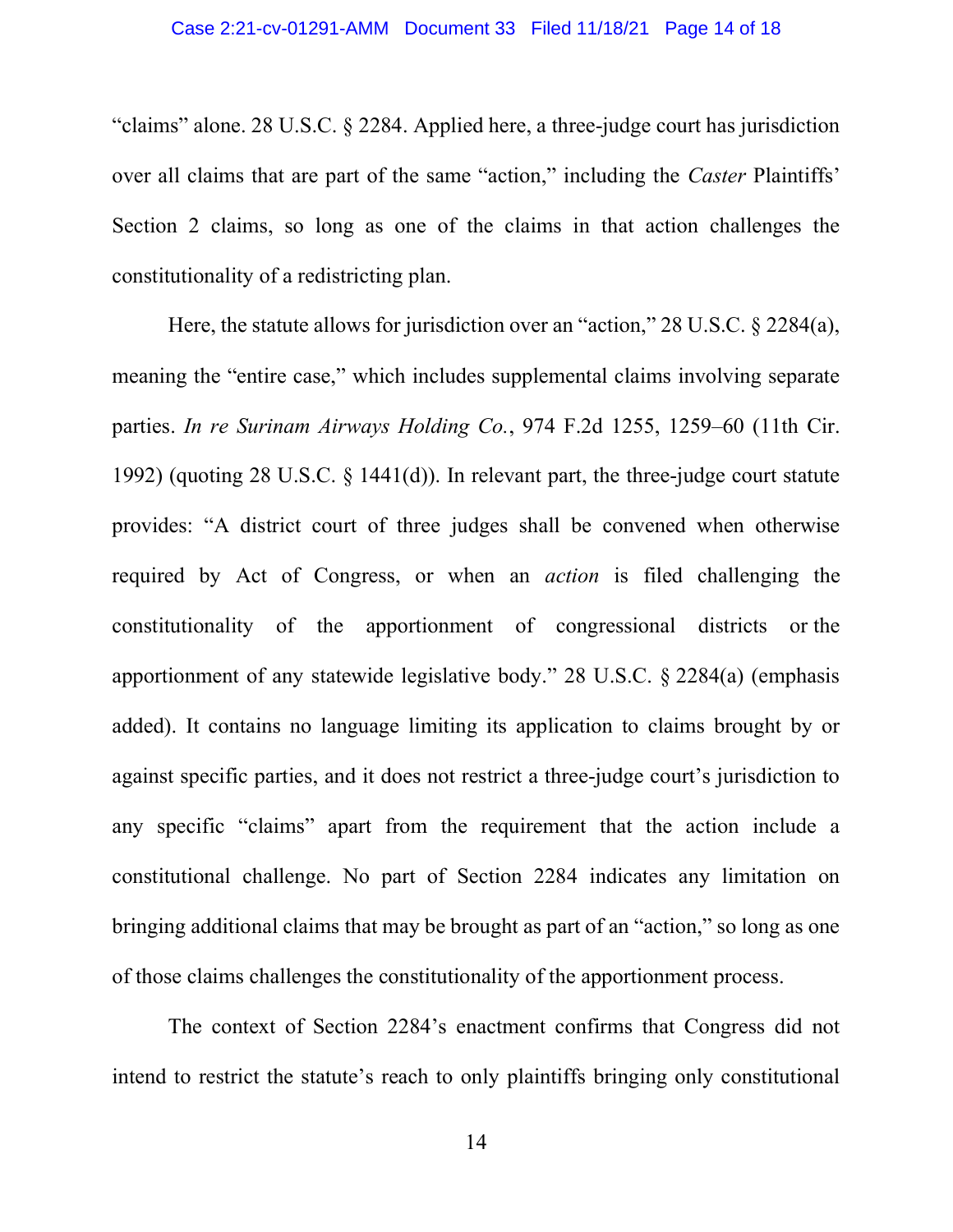claims. See Page v. Bartels, 248 F.3d 175, 188 (3d Cir. 2001). In Page, challengers of New Jersey's legislative reapportionment scheme brought claims under both the Constitution and Section 2, and the district court denied the challengers' application for relief without convening a three-judge court. Id. at 180. The Third Circuit vacated the district court's decision and remanded the case for consideration by a "district court of three judges" after deciding that a three-judge court *had* jurisdiction to consider the Section 2 claims. Page, 248 F.3d at 189. The Third Circuit "d[id] not believe that Congress made a deliberate choice to distinguish between constitutional apportionment challenges and apportionment challenges brought under § 2 of the Voting Rights Act." Id. It reasoned that "when the three-judge court statutes were revised in 1976 to require that this specialized tribunal hear challenges to the 'constitutionality of . . . the apportionment of any statewide legislative body,' § 2 of the Voting Rights Act was not available to litigants seeking to challenge apportionment." Page, 248 F.3d at 189.

The Page court concluded that "Congress was concerned less with the source of the law on which an apportionment challenge was based than on the unique importance of apportionment cases generally. The Senate Report, for example, consistently states that 'three-judge courts would be retained . . . in any case involving congressional reapportionment.'" 248 F.3d at 190 (emphasis added) (citing S. Rep. No. 94-204 (1976)). Moreover, all the reasons why Congress called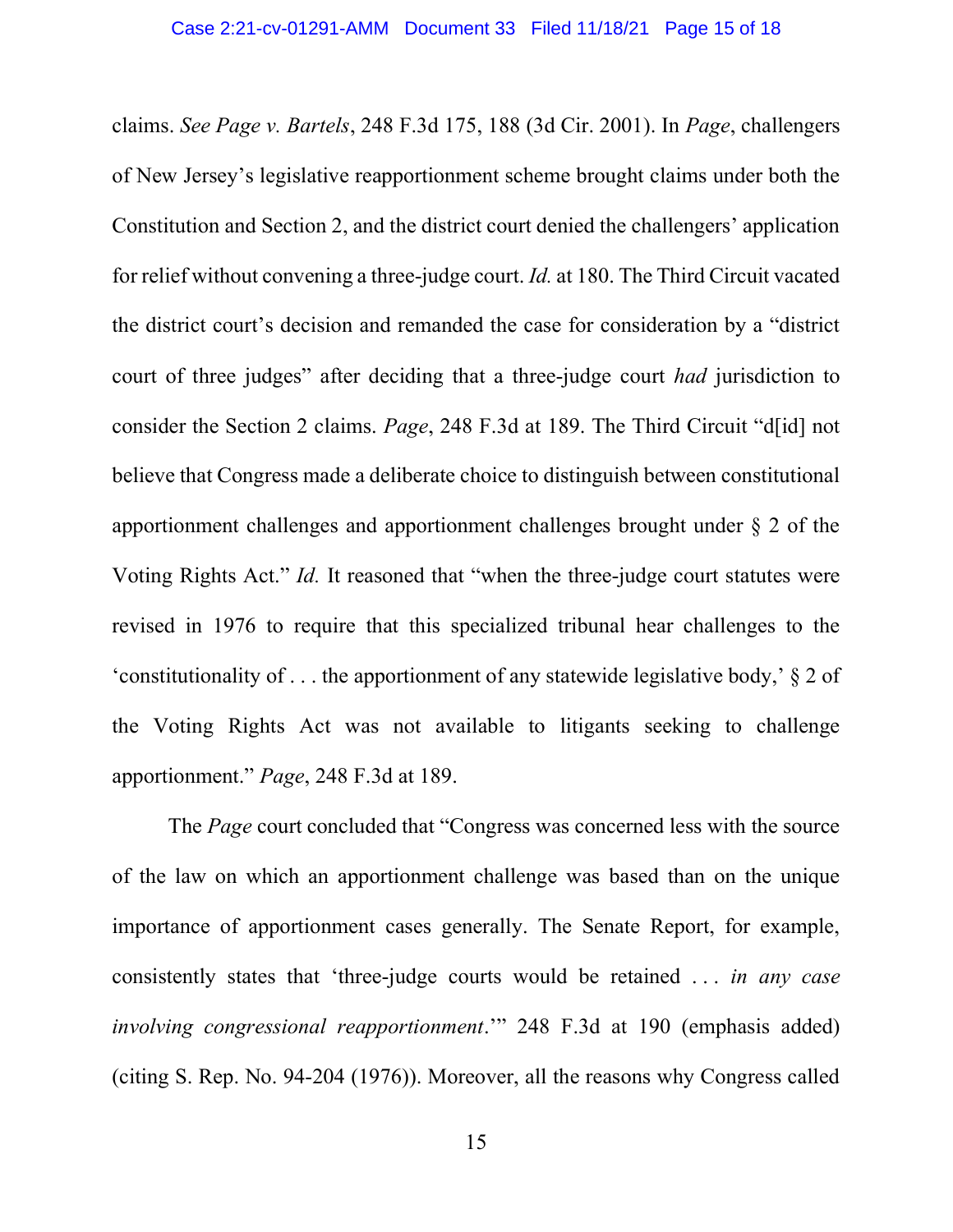### Case 2:21-cv-01291-AMM Document 33 Filed 11/18/21 Page 16 of 18

for three judges to decide constitutional challenges to apportionment plans—the importance of the claim and the sensitivity of the matter —apply equally to a Section 2 challenge. Id. Thus, § 2284 does not preclude the joinder of additional parties bringing a Section 2 claim, and the three-judge court can properly exercise jurisdiction over the Caster Plaintiffs' claims under traditional principles of pendent party jurisdiction.

\* \* \*

Ultimately, if the Singleton Plaintiffs prevail in one court, and the Caster Plaintiffs prevail in another, Secretary Merrill could not possibly comply with both injunctions. There is only one congressional district map that the State can draw. Accordingly, the Caster Plaintiffs are "Required Part[ies]" under Rule 19(a) and must be joined as parties to this action because there is no jurisdictional or procedural bar that prevents their joinder. In the interest of efficiency, to protect the rights of all parties, and to eliminate the possibility of confusion for voters statewide, the claims should be heard together.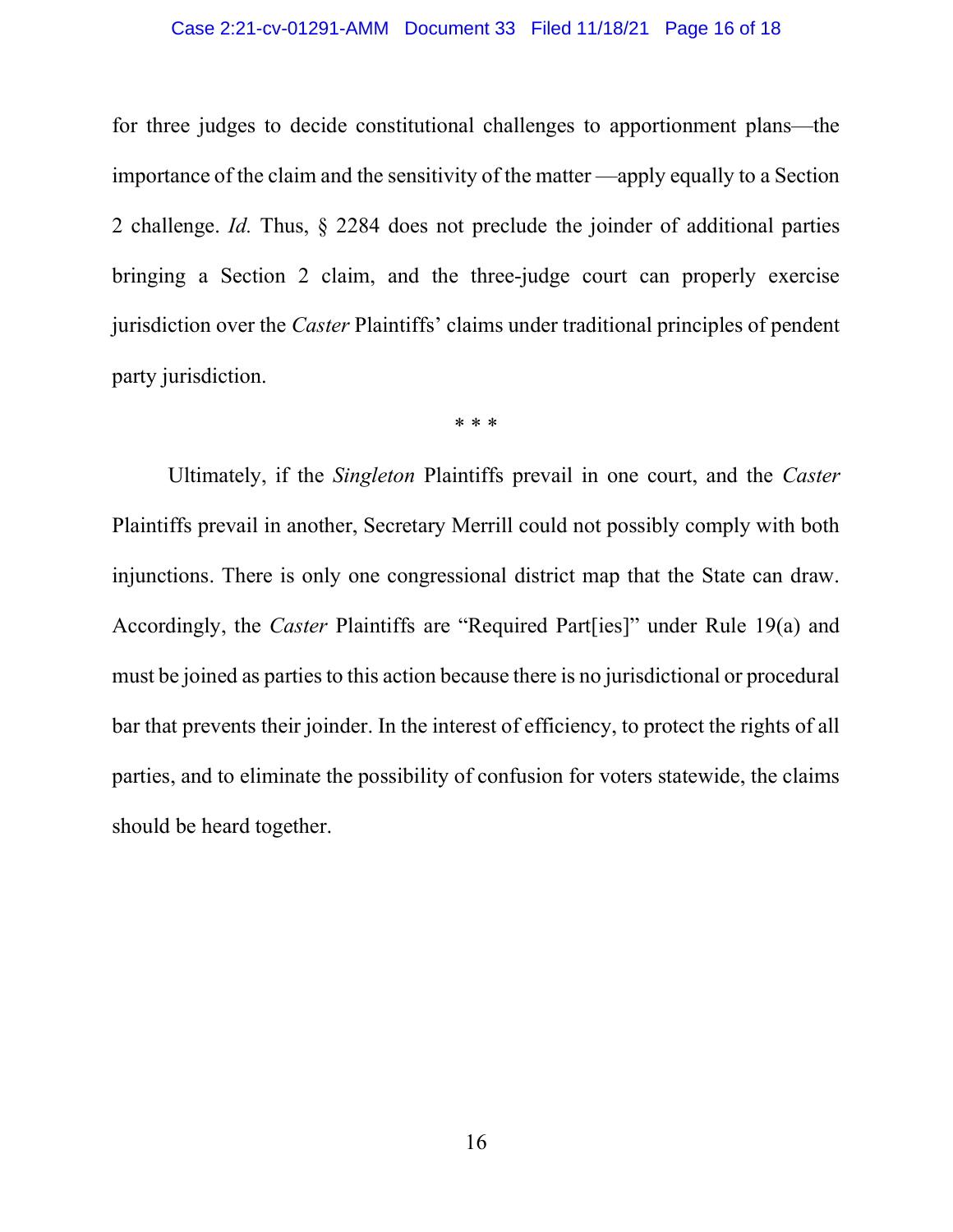Respectfully submitted,

Steve Marshall Attorney General

/s/ Edmund G. LaCour Jr. Edmund G. LaCour Jr. (ASB-9182- U81L) Solicitor General

James W. Davis (ASB-4063-I58J) Deputy Attorney General

A. Reid Harris (ASB-1624-D29X) Brenton M. Smith (ASB-1656-X27Q) Benjamin M. Seiss (ASB-2110-O00W) Assistant Attorneys General

OFFICE OF THE ATTORNEY GENERAL STATE OF ALABAMA 501 Washington Avenue P.O. Box 300152 Montgomery, Alabama 36130-0152 Telephone: (334) 242-7300 Fax: (334) 353-8400 Edmund.LaCour@AlabamaAG.gov Jim.Davis@AlabamaAG.gov Ben.Seiss@AlabamaAG.gov Reid.Harris@AlabamaAG.gov Brenton.Smith@AlabamaAG.gov

## Counsel for Secretary Merrill